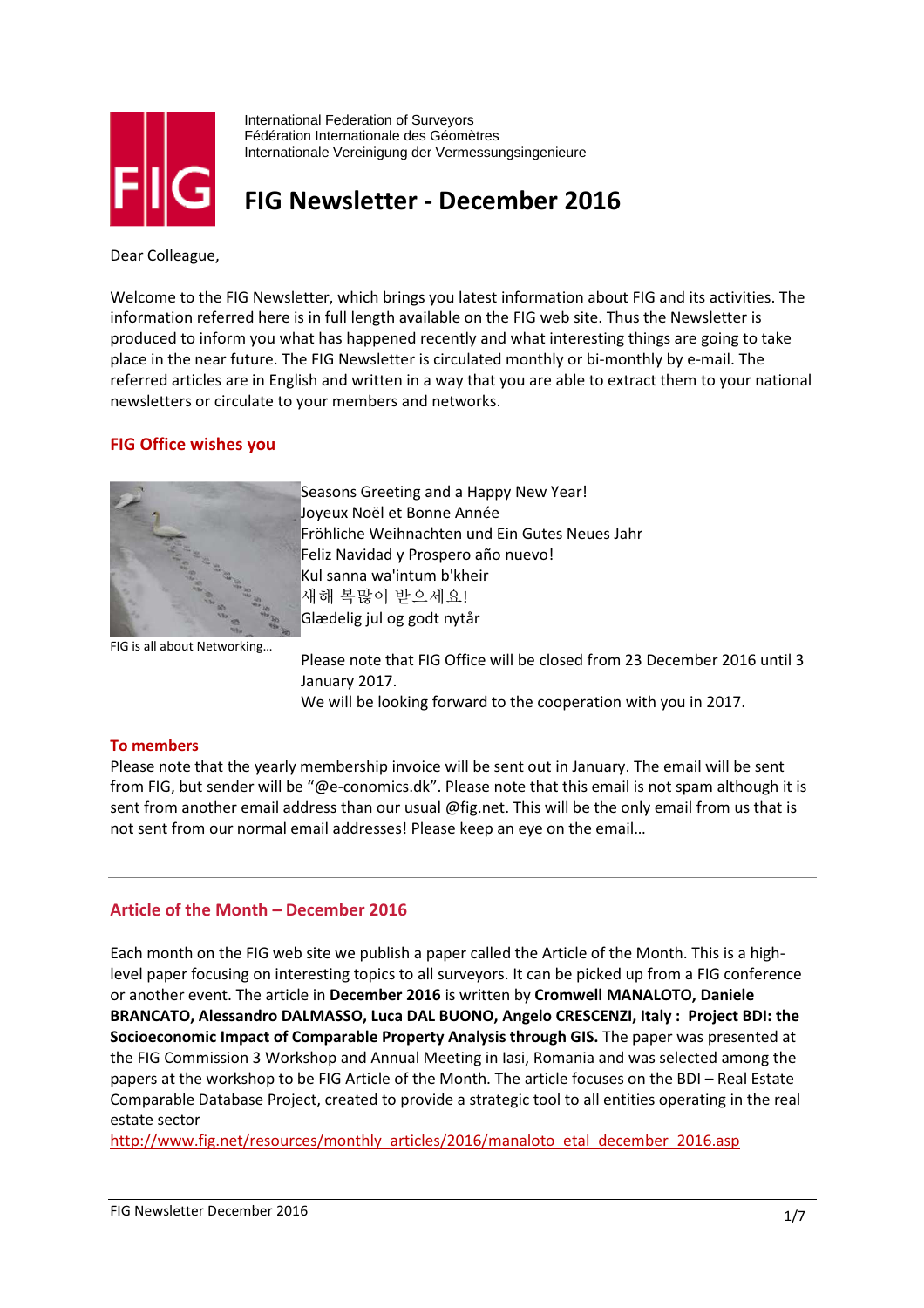# FIG WORKING WEEK 2017 – HELSINKI, FINLAND

# Registration has opened



# **FIG WORKING WEEK 2017** Surveying the world of tomorrow-

From digitalisation to augmented reality

May 29 - June 2 Helsinki Finland



It is now time to register for FIG Working Week 2017 that will take place in Helsinki, Finland 29 May -2 June 2017 at Messukeskus Expo and Convention Centre.



#### Register now

Do not miss the opportunity to register at the early bird fee. The Working Week will be packed with technical sessions on latest research and best practice. The technical programme committee has received an impressive number of relevant abstracts and are now planning the sessions. You also have a chance to explore Finnish nature, culture and creativity throughout the long long days with almost no dark nights in the month of June.



Register here: fig.net/fig2017/registration.htm

#### Exhibition and sponsorship possibilities

900-1000 participants are expected at the Working Week from around 80 countries which is a unique opportunity for you to expose your brand and company. Be part of the lively exhibition. You can also be visible through the various sponsorship possibilities.

Sponsorship opportunities: http://fig.net/fig2017/sponsorships.htm Exhibition: http://fig.net/fig2017/exhibition.htm

The conference web site is updated regularly www.fig.net/fig2017

#### **NEWS**

# African Land Professionals working to ensure good land governance, 16-18 November 2016, Abidjan, Ivory Coast



Attended by 35 land professionals over the two day ARN workshop, participants were drawn from across the spectrum of land survey, valuation, quantity surveying and planning, and who travelled from across the Africa continent.

http://www.fig.net/news/news\_2016/2016\_11\_arn.asp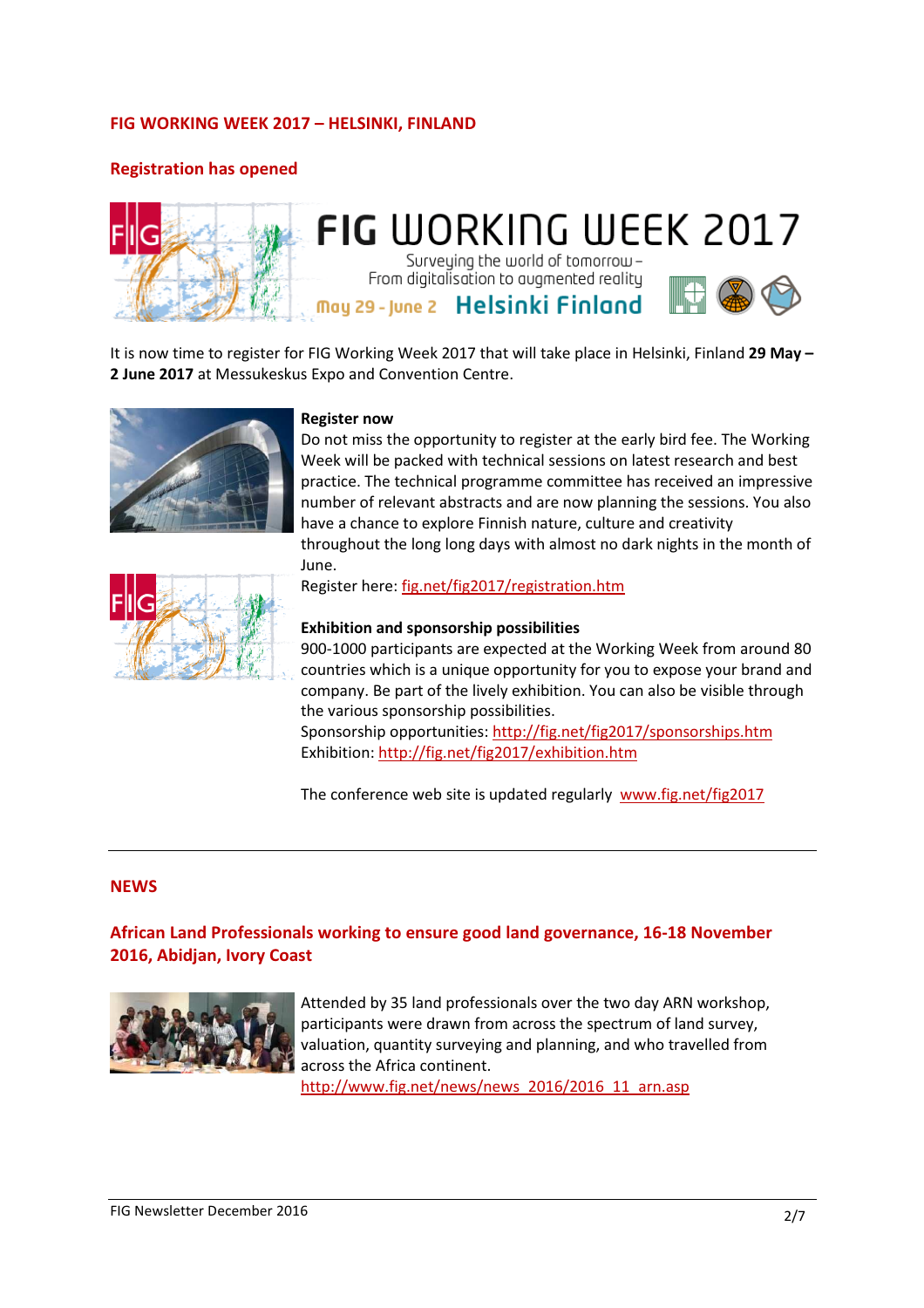# ChinterGEO 2016 - Creating a new era founded on 20 years' continuity, 24 -26 November 2016 Suzhou, China



Hans Ni (Beijing iSpatial Co., Ltd) represented FIG at the 20th Chintergeo which has grown to be one of the most important exhibitions. http://www.fig.net/news/news\_2016/2016\_11\_chintergeo.asp

# Women's Land Rights Expert Group Meeting, 27-29 November, Apeldoorn, The **Netherlands**



FIG Vice President Diane Dumashie attended the Expert Group Meeting on how organisations can assist to strengthen capacity development, documentation and joint catalytic action of women in their rightful claim to improved land governance.

http://www.fig.net/news/news\_2016/2016\_11\_women\_egm.asp

Dorine Burmanje (Chair Executive Board Kadaster) addressing the EGM

# Activities in the Pacific Region November / December 2016



FIG Asia Pacific Capacity Development Network participated in various meetings in November and December. Read more for an update on FIG AP CDN activities.

http://www.fig.net/news/news\_2016/2016\_12\_ap\_cdn.asp

# The International Committee on Global Navigation Satellite Systems (ICG-11) 7-11 November 2016, Sochi, Russia



FIG Vice President Mikael Lilje represented FIG at the meeting. The meeting concluded with a joint statement. Read the main findings from the meeting and Work Group D. http://www.fig.net/news/news\_2016/2016\_11\_icg.asp

From Volume to Quality: Bridging the Gap for Spatial Data Infrastructure – Commission 3 Workshop, 3-7 November 2016, Iasi, Romania



FIG Commission 3 annual Workshop and the conference Geomat 2016 was held in Iasi, Romania. Read the reports from both events. http://www.fig.net/news/news\_2016/2016\_11\_com3.asp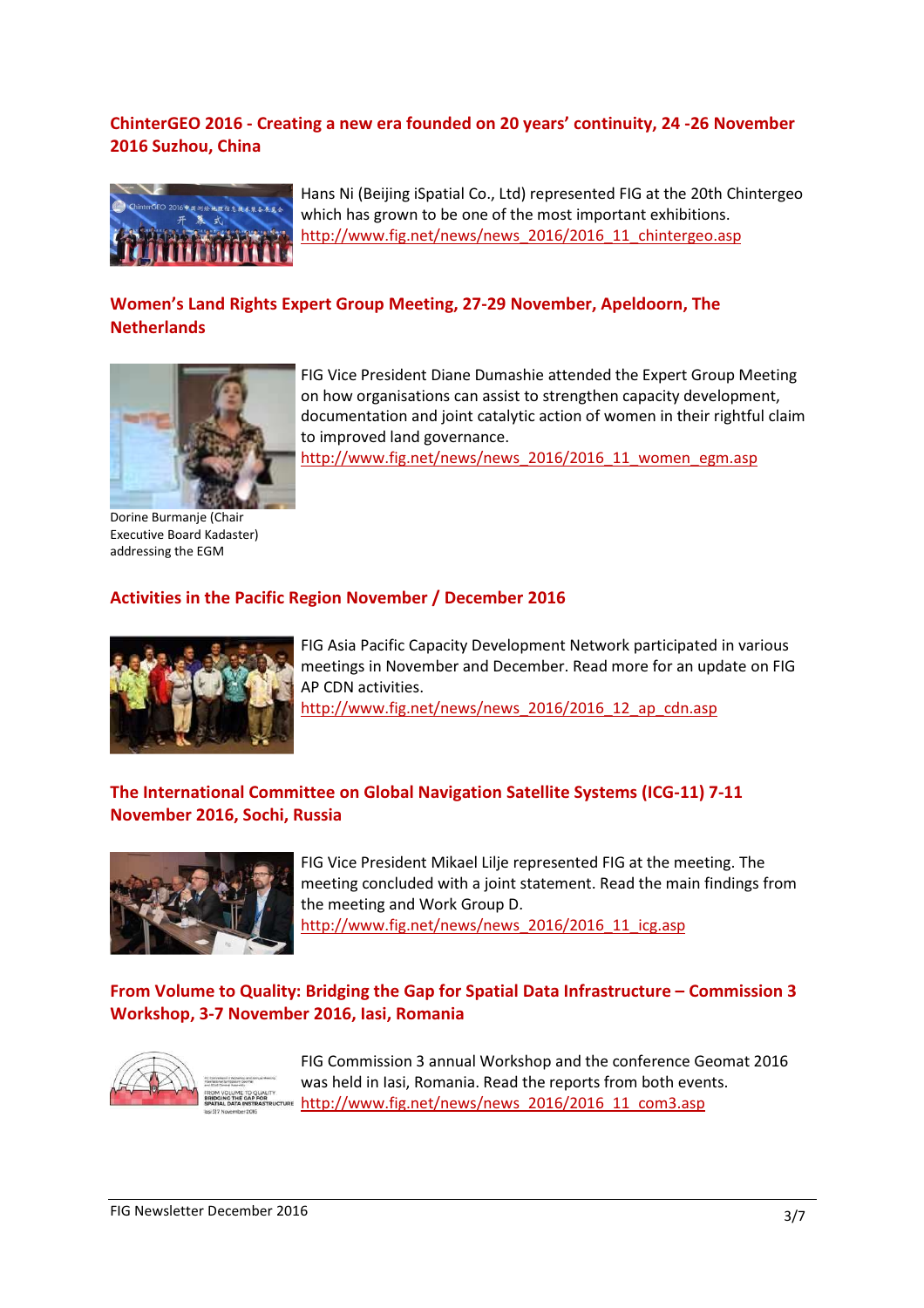# Vice President Diane Dumashie attends Habitat III 17 - 20 October 2016, Quito, Ecuador



The Habitat III Conference mission was the adoption of a New Urban Agenda (NUA)—an action-oriented document which will set global standards of achievement in sustainable urban development, rethinking the way we build, manage, and live in cities through drawing together cooperation with committed partners, relevant stakeholders, and urban actors at all levels of government as well as the private sector. http://www.fig.net/news/news\_2016/2016\_10\_habitatIII.asp

# From Fit-For-Purpose to Multi-Purpose Commission 7 Annual Event 24-28 October 2016, Coimbra, Portugal



Like other years the annual meeting was combined with a conference for international guests and for members of the national association. Both meetings were organised together with the "Ordem dos Engenheiros (OE)" (the Portuguese Engineers Professional Association). http://www.fig.net/news/news\_2016/2016\_10\_com7.asp

Knight Schennach and her Commission 7 Legion

# FIG Honorary Member Jan de Graeve receives Belgian Order, December 2016



The King of Belgium has granted the Belgian Officier de la Couronne (Order of the Crown) to FIG Honorary Member Jan de Graeve. The Order was presented by The Belgian Foreign Minister Didier Reynders on 12 December 2016.

http://www.fig.net/news/news\_2016/2016\_12\_jan-de-graeve.asp

#### **SURVEYS**

#### ISO LADM based international information model for property valuation

This is part of an ongoing research which aims at developing a LADM based international information model for property valuation, namely an ISO LADM Valuation Module for the specification of registries used in immovable property valuation.

www.fig.net/organisation/comm/9/activities/news/Questionnarie\_for\_LADM\_Valuation\_Module.do cx

#### "Exploring the VGGT in Practice"

This Academic Member working group was at the Working Week 2016 to identify and strengthen the role of the surveying professional in the implementation of the FAO Voluntary Guidelines (VGGT).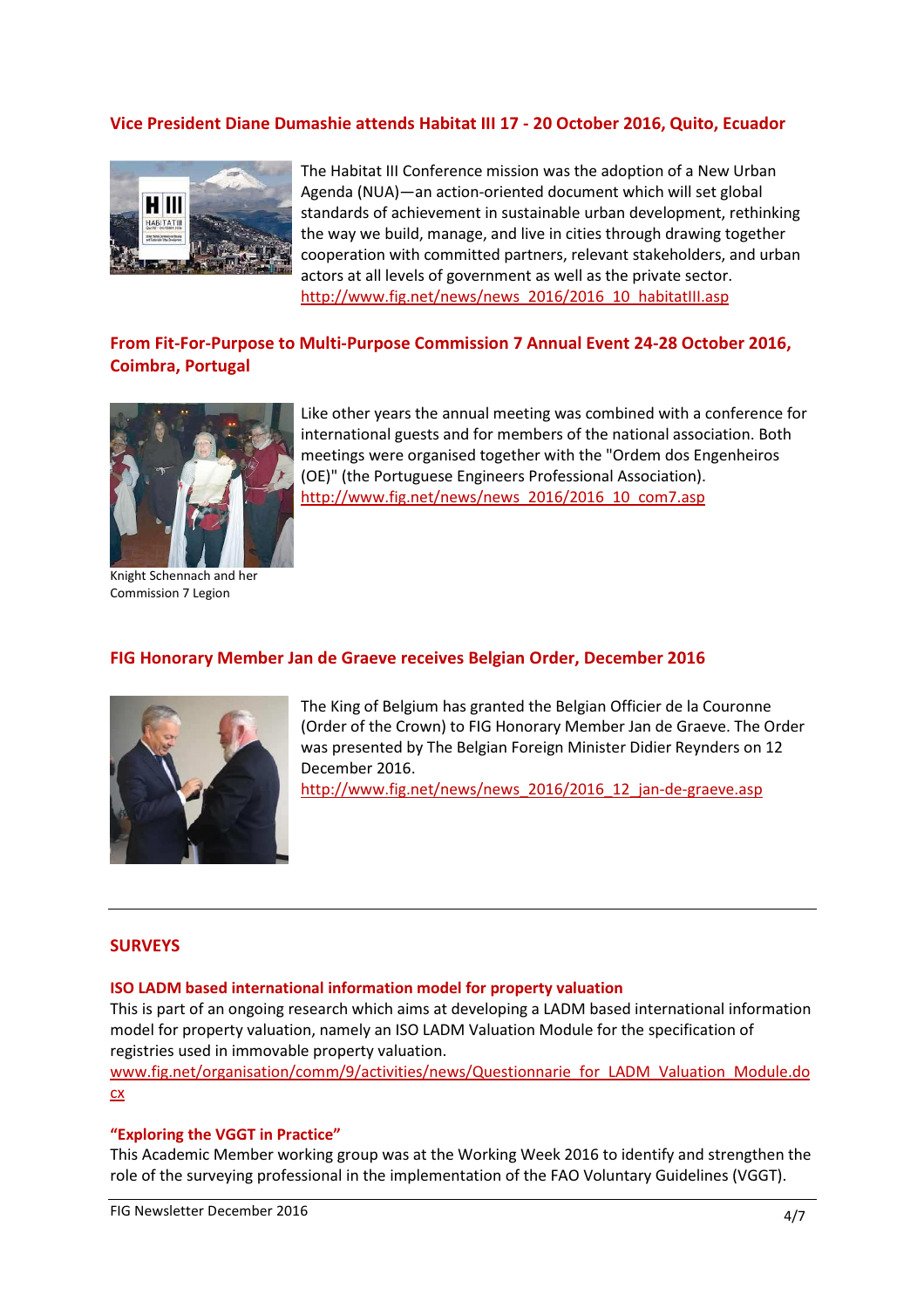Read more: www.fig.net/news/news\_2016/explore\_VGGT.asp Go to online survey: https://de.surveymonkey.com/r/8X9PVDG Off-line survey: www.fig.net/news/news\_2016/explore\_vggt/VGGT\_Impact\_Survey.pdf

# EVENTS

### 5-7 January, Hong Kong

Asia GIS Conference. Organised by Asia Geographic Information System Association (AGISA). Supported by FIG Commission 3. Web site: http://www.dupad.hku.hk/agisc/

### 30 January, Vancouver, Canada

OGC Marine Domain Working Group meeting. Read more on FIG Commission 4 site: http://www.fig.net/organisation/comm/4/index.asp Web site: http://www.opengeospatial.org/node/2507

# 16–17 March 2017, Novosibirsk, Russia

Geostroy - Geospatial Solutions for Structural Design, Construction and Maintenance. Organised by Novosibirsk State University of Architecture and Civil Engineering (Sibstrin) and exhibition operator "ExpoGEO" LLC

Web site: http://www.geostroy-sib.ru/en/

# 16-17 March 2017, Delft, the Netherlands

Preparatory ISO 19152 Meeting on the Second Edition of the Land Administration Domain Model The preparatory meeting on March 16th 2017 will focus on the functionality of the second edition of the Land Administration Domain Model – LADM Edition II. This event will be organised in close cooperation with the Global Land Tool Network (GLTN), the International Standardisation Organisation (ISO) and by the International Federation of Surveyors (FIG).

On the following day, Friday 17, 2017 there will be a further meeting organised by Open Geospatial Consortium (OGC) on the developments of operational standards for Land Administration.

# 20-24 March 2017, Washington DC, USA

World Bank Conference Web site: http://www.worldbank.org/en/events/2016/08/22/land-and-poverty-conference-2017 responsible-land-governance-towards-an-evidence-based-approach#1

# 29 May -2 June 2017, Helsinki, Finland



FIG Working Week and General Assembly. Web site: www.fig.net/fig2017

# 29-30 July 2017, Kobe, Japan

Technical Seminar on Reference Frame Organised by FIG Commission 5 in cooperation with Japan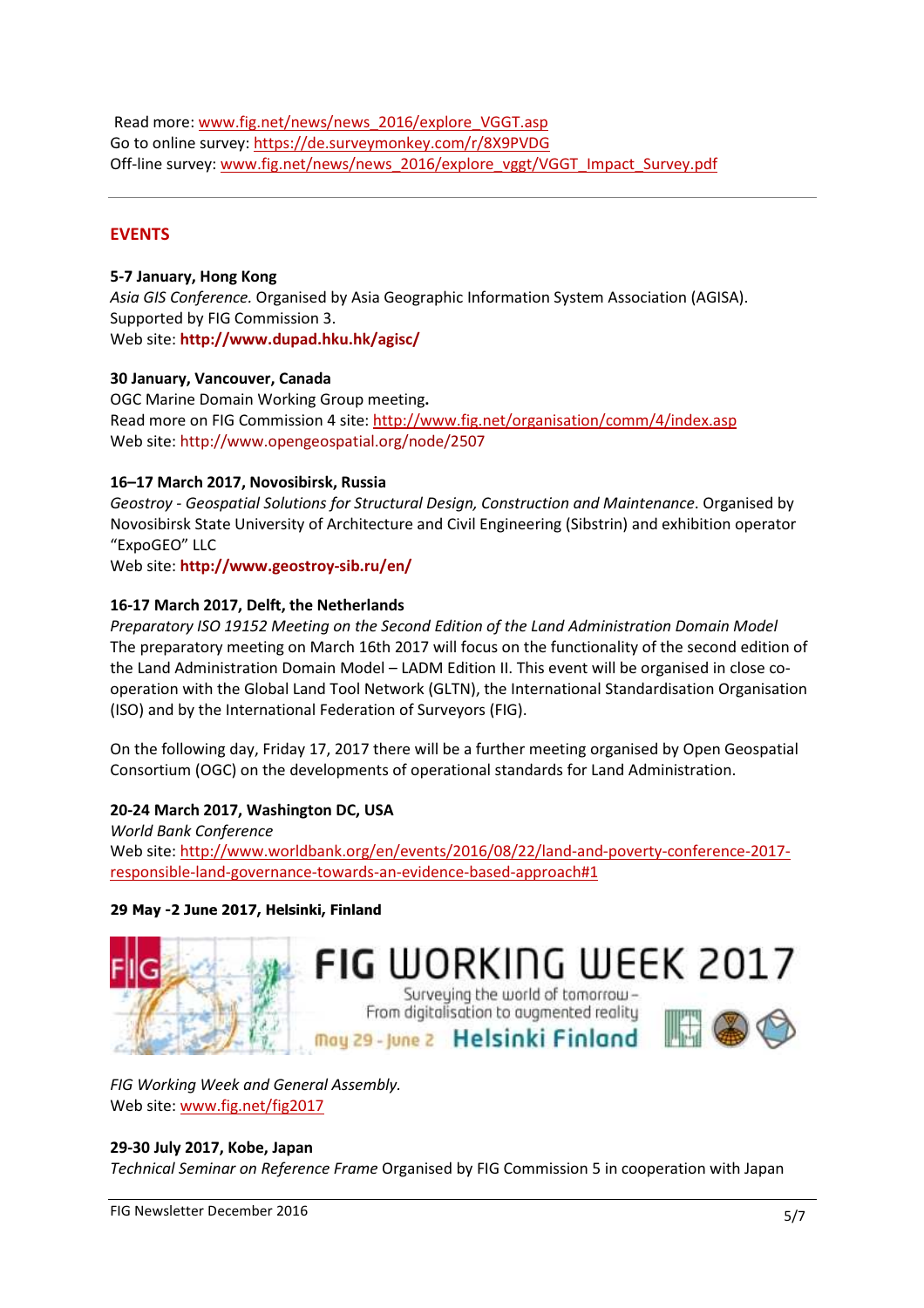Federation of Surveyors, IAG, UN-GGIM-AP and ICG Web site: http://www.fig.net/organisation/comm/5/index.asp

26-28 September 2017, Berlin, Germany

InterGeo Organised by DVW Web site: http://www.intergeo.de/

## 18-20 October 2017, Lisbon, Portugal

Ingeo 2017. Organised by the Department of Survyeing STU Bratislava (Slovakia) and LNEC Lisbon (Portugal), Co-sponsored by FIG Commission 6 Web site: http://ingeo2017.lnec.pt

# Vacancies and project opportunities

www.fig.net/about/jobs/index.asp



Remember that you can follow FIG on the social media. If you have not already joined, join us today: Facebook: https://www.facebook.com/#!/internationalfederationofsurveyors Twitter: https://twitter.com/FIG\_NEWS LinkedIn: http://www.linkedin.com/groups?gid=2669121&trk=myg\_ugrp\_ovr

#### Subscribe to the FIG Newsletter

The monthly Newsletter is mailed to all members, commission delegates and all interested partners. FIG offers the Newsletter to all members of member associations and other interested in FIG. If you don't already get your copy you can order it now at: www.fig.net If you want to cancel your subscription please send an email to the FIG office, email: FIG@fig.net.

Kind regards,

#### Ms. Louise Friis-Hansen Director



International Federation of Surveyors Kalvebod Brygge 31-33 DK-1780 Copenhagen V Tel. + 45 3886 1081 Direct: + 45 9391 0810 louise.friis-hansen@fig.net www.fig.net

FIG WORKING WEEK 2017 29 May - 2 June بالريبا **Helsinki Finland** Web site: www.fig.net/fig2017